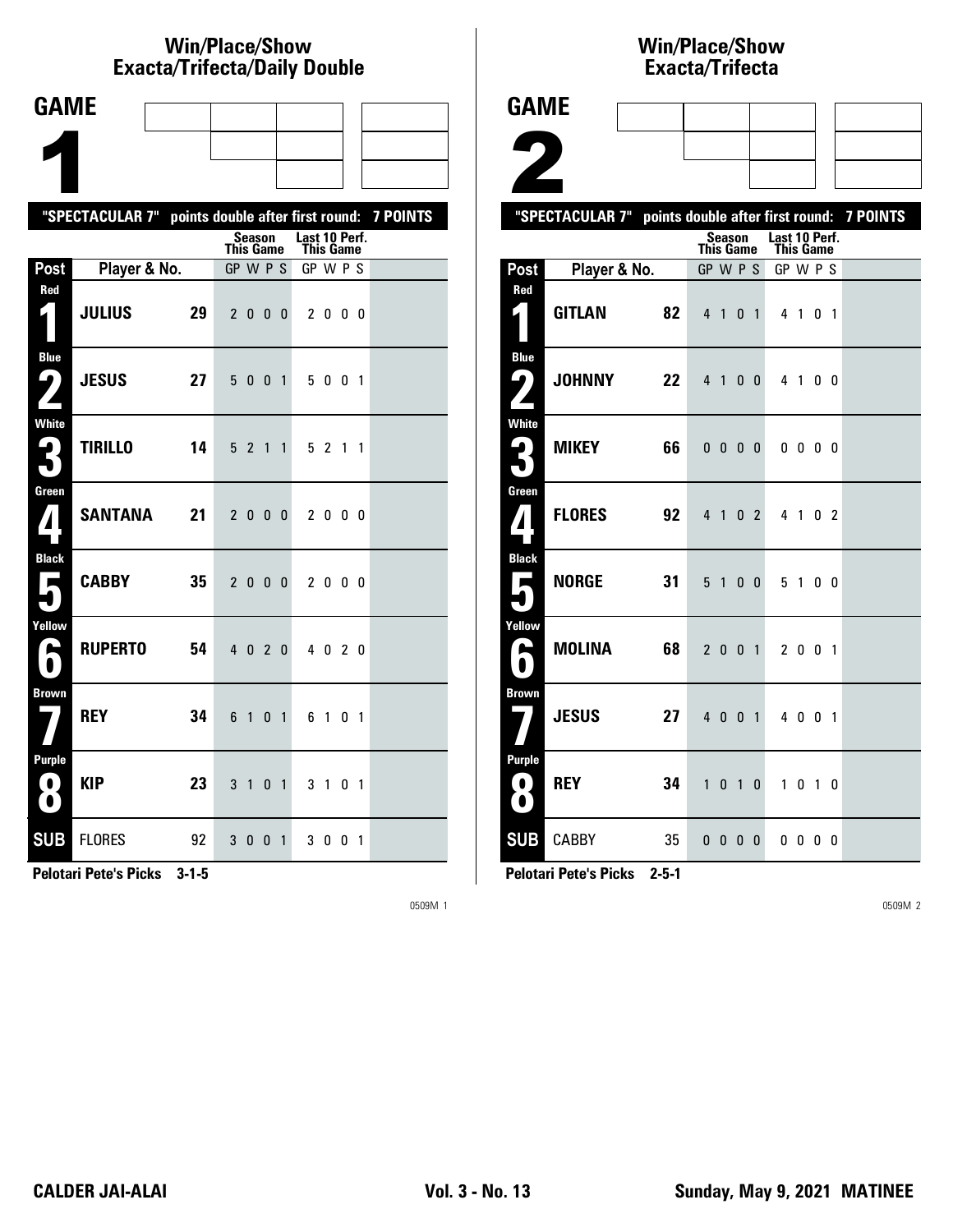## **Win/Place/Show Exacta/Tri fecta**

| <b>GAME</b> |  |  |  |
|-------------|--|--|--|
|             |  |  |  |
|             |  |  |  |
|             |  |  |  |

| "SPECTACULAR 7"<br>points double after first round: |                        |          |                  |                   |              |              |                                   |                |        |        | 7 POINTS         |              |              |                |
|-----------------------------------------------------|------------------------|----------|------------------|-------------------|--------------|--------------|-----------------------------------|----------------|--------|--------|------------------|--------------|--------------|----------------|
|                                                     |                        |          | <b>This Game</b> |                   | Season       |              | Last 10 Perf.<br><b>This Game</b> |                |        |        | <b>All Games</b> | <b>Team</b>  |              |                |
| Post                                                | Player & No.           |          | GP W P S         |                   |              |              | GP W P S                          |                |        |        | GP W P S         |              |              |                |
| Red                                                 | <b>JULIUS</b>          | 29       | 5                | 1                 | 1            | 1            | 5                                 | 1              | 1      | 1      | $\overline{2}$   |              |              |                |
|                                                     | <b>CONRADO</b>         | 77       | 5                | 1                 | 3            | 0            | 5                                 | 1              | 3      | 0      |                  | 0            | 0            | -2             |
| <b>Blue</b><br>$\blacktriangleleft$                 | <b>CABBY</b>           | 35       | $\overline{2}$   | 0                 | $\mathbf{0}$ | 0            | 2                                 | 0              | 0      | 0      | 1                | 0            | $\mathbf{0}$ | -0             |
|                                                     | <b>JOHNNY</b>          | 22       | 6                | 1                 | $\mathbf{1}$ | 1            | 6                                 | 1              | 1      | 1      |                  |              |              |                |
| <b>White</b>                                        | <b>JESUS</b>           | 27       | 6                | 0                 | $\mathbf{0}$ | 3            | 6                                 | 0              | 0      | 3      | 3                | $\bf{0}$     | 0            | $\overline{1}$ |
|                                                     | <b>TIRILLO</b>         | 14       | 6                | 0                 | 0            | 1            | 6                                 | 0              | 0      | 1      |                  |              |              |                |
| Green                                               | <b>BECKY</b>           | 99       | 2                | $\Omega$          | $\Omega$     | $\Omega$     | 2                                 | $\mathbf{0}$   | 0      | U      | 0                | $\mathbf{0}$ | 0            | 0              |
| $\blacktriangle$                                    | <b>GALLO</b>           | 59       | 5                | $\Omega$          | $\Omega$     | 1            | 5                                 | 0              | 0      | 1      |                  |              |              |                |
| <b>Black</b><br>Е                                   | KIP                    | 23       | 6                | 2                 | $\mathbf{0}$ | 0            | 6                                 | $\overline{2}$ | 0      | 0      | 1                | 0            | $\mathbf{0}$ | - 0            |
|                                                     | <b>RUPERTO</b>         | 54       | 4                | $\Omega$          | $\Omega$     | $\Omega$     | 4                                 | 0              | 0      | 0      |                  |              |              |                |
| Yellow<br>L                                         | <b>REY</b>             | 34       | 6                | 1                 | $\mathbf{0}$ | $\Omega$     | 6                                 | 1              | 0      | 0      | 1                | 0            | $\mathbf{0}$ | $\mathbf{0}$   |
| $\bullet$                                           | <b>URTARAN</b>         | 89       | 0                | 0                 | 0            | $\mathbf{0}$ | 0                                 | 0              | 0      | 0      |                  |              |              |                |
| <b>Brown</b>                                        | <b>FLORES</b>          | 92       | 6                | 0                 | 0            | 0            | 6                                 | 0              | 0      | 0      | 1                | 0            | $\mathbf{0}$ | - 0            |
|                                                     | <b>SANTANA</b>         | 21       | $\overline{2}$   | $\Omega$          | $\Omega$     | 0            | 2                                 | 0              | 0      | 0      |                  |              |              |                |
| <b>Purple</b><br>$\bullet$                          | <b>NORGE</b>           | 31       | $\overline{2}$   | 0                 | 1            | $\mathbf{0}$ | 2                                 | 0              | 1      | 0      | 3                | 0            | 0            | 0              |
| $\bullet$                                           | <b>MOLINA</b>          | 68       | 6                | $\overline{2}$    | 1            | 1            | 6                                 | 2              | 1      | 1      |                  |              |              |                |
| <b>SUBS</b>                                         | <b>MIKEY</b><br>CARLOS | 66<br>46 | 0<br>3           | 0<br>$\mathbf{0}$ | 0<br>0       | 0<br>1       | 0<br>3                            | 0<br>0         | 0<br>0 | 0<br>1 |                  |              |              |                |

**Pelotari Pete's Picks 8-6-2**

0509M 3

#### **Win/Place/Show Exacta/Tri fecta/Super fecta**



| "SPECTACULAR 9"            | points double after first round: |          |                               |                |                |                   |                                   |        |        | 9 POINTS       |              |                          |              |              |
|----------------------------|----------------------------------|----------|-------------------------------|----------------|----------------|-------------------|-----------------------------------|--------|--------|----------------|--------------|--------------------------|--------------|--------------|
|                            |                                  |          | <b>This Game</b>              |                | <b>Season</b>  |                   | Last 10 Perf.<br><b>This Game</b> |        |        |                |              | Team<br><b>All Games</b> |              |              |
| Post                       | Player & No.                     |          | GP                            |                | <b>WPS</b>     |                   | GP W P                            |        |        | -S             |              | GP W P S                 |              |              |
| Red                        | <b>KIP</b>                       | 23       | 3                             | $\overline{2}$ | 0              | $\mathbf{0}$      | 3                                 | 2      | 0      | 0              |              |                          |              |              |
|                            | <b>GALLO</b>                     | 59       | 4                             | $\overline{2}$ | $\overline{2}$ | 0                 | 4                                 | 2      | 2      | 0              | 1            | $\mathbf{0}$             | $\Omega$     | 0            |
| <b>Blue</b>                | <b>FLORES</b>                    | 92       | 6                             | 0              | 1              | 0                 | 6                                 | 0      | 1      | 0              |              |                          |              |              |
| 4                          | <b>LARREA</b>                    | 30       | 4                             | 0              | 0              | 1                 | 4                                 | 0      | 0      | 1              | 1            | 0                        | 0            | 0            |
| <b>White</b><br>ما         | <b>JESUS</b>                     | 27       | 6                             | 0              | 0              | $\mathbf{0}$      | 6                                 | 0      | 0      | 0              | $\Omega$     | $\mathbf{0}$             | $\Omega$     | - 0          |
|                            | <b>SANTANA</b>                   | 21       | $\overline{\phantom{a}}$      | 0              | 1              | 0                 | 2                                 | 0      | 1      | 0              |              |                          |              |              |
| Green                      | <b>JULIUS</b>                    | 29       | 3                             | 0              | 1              | 0                 | 3                                 | 0      | 1      | 0              | 3            | $\Omega$                 | 1            | 1            |
| ◢                          | <b>JOHNNY</b>                    | 22       | 6                             | 1              | 0              | $\overline{2}$    | 6                                 | 1      | 0      | $\overline{2}$ |              |                          |              |              |
| <b>Black</b><br>L          | <b>MIKEY</b>                     | 66       | 0                             | $\mathbf{0}$   | $\Omega$       | $\Omega$          | 0                                 | 0      | 0      | 0              | $\Omega$     | $\Omega$                 | $\Omega$     | $\mathbf{0}$ |
|                            | <b>RUPERTO</b>                   | 54       | 4                             | 0              | 0              | 1                 | 4                                 | 0      | 0      | 1              |              |                          |              |              |
| Yellow                     | <b>GITLAN</b>                    | 82       | 4                             | 1              | 0              | 2                 | 4                                 | 1      | 0      | $\overline{2}$ | $\Omega$     | $\mathbf{0}$             | $\mathbf{0}$ | 0            |
| L                          | <b>TIRILLO</b>                   | 14       | 6                             | 0              | 1              | 1                 | 6                                 | 0      | 1      | 1              |              |                          |              |              |
| <b>Brown</b>               | <b>REY</b>                       | 34       | 5                             | 1              | 2              | 1                 | 5                                 | 1      | 2      | 1              | 1            | 1                        | $\Omega$     | $\mathbf{0}$ |
|                            | <b>CONRADO</b>                   | 77       | 5                             | 0              | 1              | 1                 | 5                                 | 0      | 1      | 1              |              |                          |              |              |
| <b>Purple</b><br>$\bullet$ | <b>BECKY</b>                     | 99       | $\overline{2}$                | 0              | $\mathbf{0}$   | 1                 | $\overline{c}$                    | 0      | 0      | 1              | $\mathbf{0}$ |                          | $\mathbf{0}$ |              |
| $\bullet$                  | <b>CARLOS</b>                    | 46       | 3                             | 1              | 0              | 0                 | 3                                 | 1      | 0      | 0              |              | 0                        |              | 0            |
| <b>SUBS</b>                | <b>NORGE</b><br><b>MANUEL</b>    | 31<br>60 | 5<br>$\overline{\phantom{a}}$ | 0<br>$\Omega$  | 1<br>$\Omega$  | 0<br>$\mathbf{0}$ | 5<br>2                            | 0<br>0 | 1<br>0 | 0<br>0         |              |                          |              |              |
|                            |                                  |          |                               |                |                |                   |                                   |        |        |                |              |                          |              |              |

**Pelotari Pete's Picks 2-6-3-4**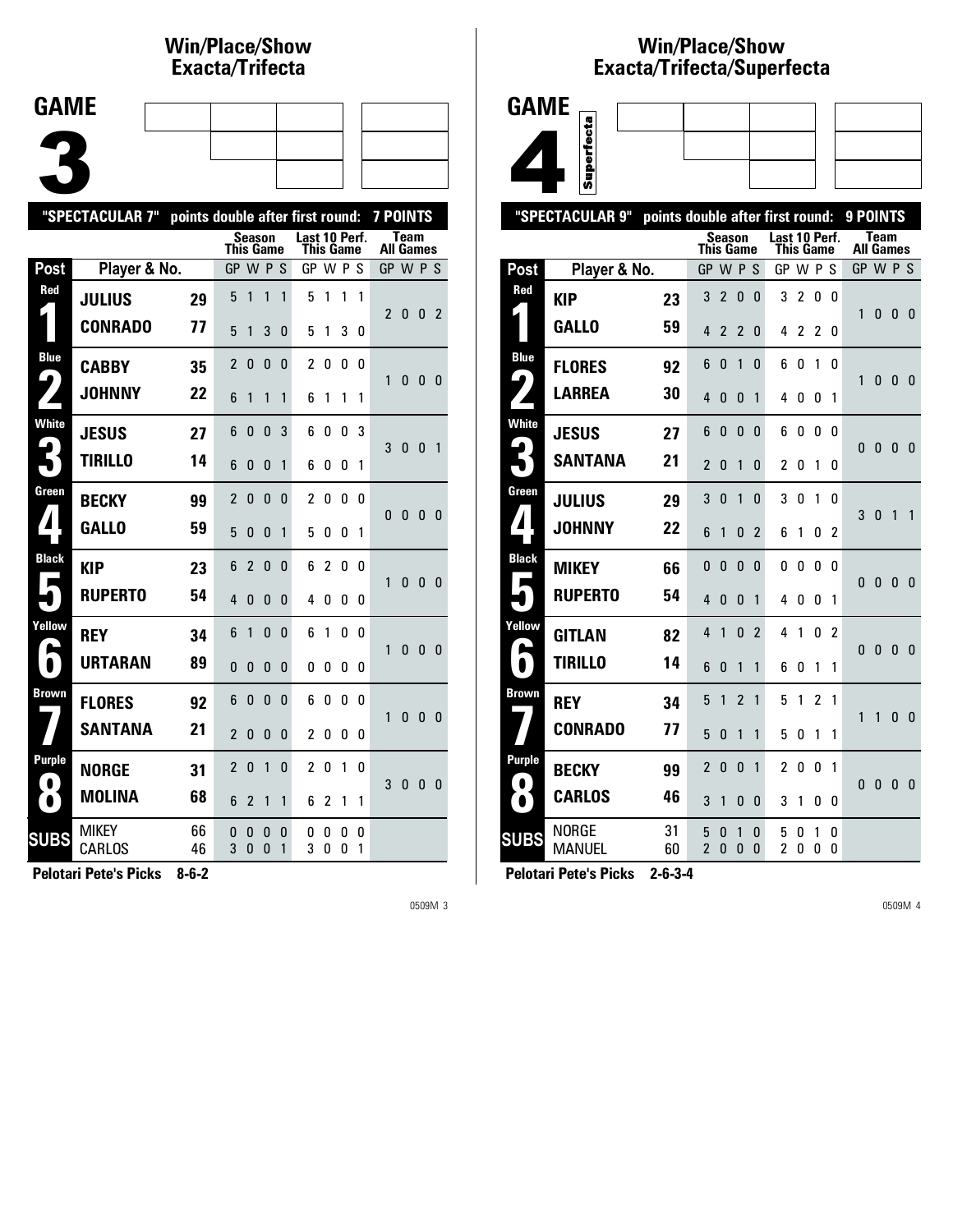## **Win/Place/Show Exacta/Tri fecta**

| <b>GAME</b> |  |  |  |
|-------------|--|--|--|
|             |  |  |  |
|             |  |  |  |
|             |  |  |  |
|             |  |  |  |
|             |  |  |  |
|             |  |  |  |
|             |  |  |  |

|                            | "SPECTACULAR 7"                 | points double after first round: |                     |                |              |                |                            |                |        | <b>7 POINTS</b> |                  |              |   |              |
|----------------------------|---------------------------------|----------------------------------|---------------------|----------------|--------------|----------------|----------------------------|----------------|--------|-----------------|------------------|--------------|---|--------------|
|                            |                                 |                                  | <b>This Game</b>    |                | Season       |                | Last 10 Perf.<br>This Game |                |        |                 | <b>All Games</b> | <b>Team</b>  |   |              |
| Post                       | Player & No.                    |                                  | <b>GP</b>           |                | <b>WPS</b>   |                | GP W P S                   |                |        |                 | GP W P S         |              |   |              |
| Red                        | <b>MIKEY</b>                    | 66                               | 0                   | 0              | 0            | 0              | 0                          | 0              | 0      | 0               | 0                | 0            | 0 | -0           |
|                            | <b>CARLOS</b>                   | 46                               | $\overline{4}$      | 1              | 1            | 0              | 4                          | 1              | 1      | 0               |                  |              |   |              |
| <b>Blue</b><br>9.          | <b>CABBY</b>                    | 35                               | 1                   | $\mathbf{0}$   | 1            | 0              | 1                          | 0              | 1      | 0               | $\mathbf{0}$     | $\bf{0}$     | 0 | 0            |
|                            | <b>SANTANA</b>                  | 21                               | $\overline{c}$      | 0              | $\mathbf{0}$ | 0              | 2                          | 0              | 0      | 0               |                  |              |   |              |
| <b>White</b>               | <b>NORGE</b>                    | 31                               | 3                   | 0              | $\mathbf{0}$ | 1              | 3                          | 0              | 0      | 1               | 1                | 0            | 0 | - 0          |
|                            | <b>URTARAN</b>                  | 89                               | 5                   | $\Omega$       | 1            | 1              | 5                          | 0              | 1      | 1               |                  |              |   |              |
| Green                      | FRANK                           | 15                               | 0                   | 0              | 0            | 0              | 0                          | 0              | 0      | 0               | 0                | $\bf{0}$     | 0 | -0           |
| $\blacktriangle$           | <b>RUPERTO</b>                  | 54                               | 3                   | $\Omega$       | 0            | 0              | 3                          | 0              | 0      | 0               |                  |              |   |              |
| <b>Black</b><br>П          | <b>JULIUS</b>                   | 29                               | 5                   | 0              | 1            | $\mathfrak{p}$ | 5                          | $\Omega$       | 1      | 2               | $\overline{2}$   | $\mathbf{0}$ | 1 | $\mathbf{1}$ |
|                            | <b>MOLINA</b>                   | 68                               | 6                   | $\Omega$       | 1            | 1              | 6                          | 0              | 1      | 1               |                  |              |   |              |
| Yellow<br>A                | T0T0                            | 38                               | 6                   | $\overline{2}$ | 1            | 0              | 6                          | $\overline{c}$ | 1      | 0               | $\overline{2}$   | $\mathbf{1}$ | 0 | $\mathbf{0}$ |
| $\bullet$                  | <b>GALLO</b>                    | 59                               | 4                   | 1              | 1            | 1              | 4                          | 1              | 1      | 1               |                  |              |   |              |
| Brown                      | <b>BECKY</b>                    | 99                               | 2                   | 0              | 0            | 0              | 2                          | 0              | 0      | 0               | 0                | 0            | 0 | $\mathbf{0}$ |
|                            | <b>MANUEL</b>                   | 60                               | 4                   | $\overline{2}$ | 1            | 0              | 4                          | $\overline{2}$ | 1      | 0               |                  |              |   |              |
| <b>Purple</b><br>$\bullet$ | <b>GITLAN</b>                   | 82                               | 5                   | 1              | $\mathbf{0}$ | 0              | 5                          | 1              | 0      | 0               | 0                | 0            | 0 | $\bf{0}$     |
| $\bullet$                  | <b>LARREA</b>                   | 30                               | 5                   | 0              | 0            | 0              | 5                          | 0              | 0      | 0               |                  |              |   |              |
| <b>SUBS</b>                | <b>FLORES</b><br><b>CONRADO</b> | 92<br>77                         | $\overline{2}$<br>3 | 0<br>1         | 0<br>0       | 0<br>$\Omega$  | 2<br>3                     | 0<br>1         | 0<br>0 | 0<br>0          |                  |              |   |              |
|                            |                                 |                                  |                     |                |              |                |                            |                |        |                 |                  |              |   |              |

**Pelotari Pete's Picks 3-6-1**

0509M 5

#### **Win/Place/Show Exacta/Tri fecta**

| <b>GAME</b> |
|-------------|
|             |

6

|                       | "SPECTACULAR 7"               | points double after first round: |                |              | <b>7 POINTS</b>     |              |                |           |        |        |                          |              |              |                |
|-----------------------|-------------------------------|----------------------------------|----------------|--------------|---------------------|--------------|----------------|-----------|--------|--------|--------------------------|--------------|--------------|----------------|
|                       |                               |                                  |                |              | Season<br>This Game |              | Last 10 Perf.  | This Game |        |        | Team<br><b>All Games</b> |              |              |                |
| Post                  | Player & No.                  |                                  | GP W P S       |              |                     |              | GP W P         |           |        | -S     |                          | GP W P S     |              |                |
| Red                   | <b>FLORES</b>                 | 92                               | 4              | 1            | $\overline{2}$      | 1            | 4              | 1         | 2      | 1      |                          |              |              |                |
|                       | TIRILLO                       | 14                               | $\overline{2}$ | 1            | 1                   | 0            | 2              | 1         | 1      | 0      | 3                        | 0            | 1            | 0              |
| <b>Blue</b>           | <b>FRANK</b>                  | 15                               | 0              | 0            | 0                   | 0            | 0              | 0         | 0      | 0      |                          |              |              |                |
| $\blacktriangleright$ | <b>LARREA</b>                 | 30                               | 5              | 0            | 1                   | 0            | 5              | 0         | 1      | 0      | $\Omega$                 | $\mathbf{0}$ | 0            | 0              |
| <b>White</b><br>′ ு   | CABBY                         | 35                               | 2              | 0            | 0                   | 1            | $\overline{c}$ | 0         | 0      | 1      | $\Omega$                 | 0            | 0            | 0              |
|                       | <b>CARLOS</b>                 | 46                               | 6              | 0            | 1                   | 1            | 6              | O         | 1      | 1      |                          |              |              |                |
| Green                 | T0T0                          | 38                               | 6              | 2            | 0                   | 0            | 6              | 2         | 0      | 0      | $\Omega$                 | $\mathbf{0}$ | $\mathbf{0}$ | 0              |
| ◢                     | <b>URTARAN</b>                | 89                               | 6              | 0            | 1                   | 0            | 6              | 0         | 1      | 0      |                          |              |              |                |
| <b>Black</b>          | <b>MIKEY</b>                  | 66                               | 0              | 0            | 0                   | 0            | 0              | 0         | 0      | 0      | $\Omega$                 | $\Omega$     | $\Omega$     | $\mathbf{0}$   |
|                       | <b>CONRADO</b>                | 77                               | 5              | 0            | 0                   | 3            | 5              | 0         | 0      | 3      |                          |              |              |                |
| Yellow                | <b>GITLAN</b>                 | 82                               | 5              | $\mathbf{0}$ | 1                   | $\mathbf{0}$ | 5              | 0         | 1      | 0      | 1                        | 0            | 0            | $\mathbf{0}$   |
|                       | <b>MOLINA</b>                 | 68                               | 2              | 0            | 1                   | 0            | $\overline{c}$ | 0         | 1      | 0      |                          |              |              |                |
| Brown                 | <b>NORGE</b>                  | 31                               | 4              | $\mathbf{0}$ | $\Omega$            | 0            | 4              | 0         | 0      | 0      | 1                        | $\mathbf{0}$ | $\mathbf{0}$ | 0              |
|                       | <b>MANUEL</b>                 | 60                               | 6              | 5            | 0                   | 0            | 6              | 5         | 0      | 0      |                          |              |              |                |
| Purple<br>. .         | <b>KIP</b>                    | 23                               | 4              | 1            | 0                   | 0            | 4              | 1         | 0      | 0      | 1                        | $\mathbf{0}$ | $\Omega$     | $\overline{0}$ |
| $\bullet$             | <b>JOHNNY</b>                 | 22                               | 4              | 0            | 1                   | 0            | 4              | 0         | 1      | 0      |                          |              |              |                |
| <b>SUBS</b>           | <b>JULIUS</b><br><b>GALLO</b> | 29<br>59                         | 3<br>6         | 0<br>0       | 0<br>0              | 3<br>1       | 3<br>6         | O<br>0    | O<br>O | 3<br>1 |                          |              |              |                |
|                       | . .                           |                                  |                |              |                     |              |                |           |        |        |                          |              |              |                |

**Pelotari Pete's Picks 4-7-1**